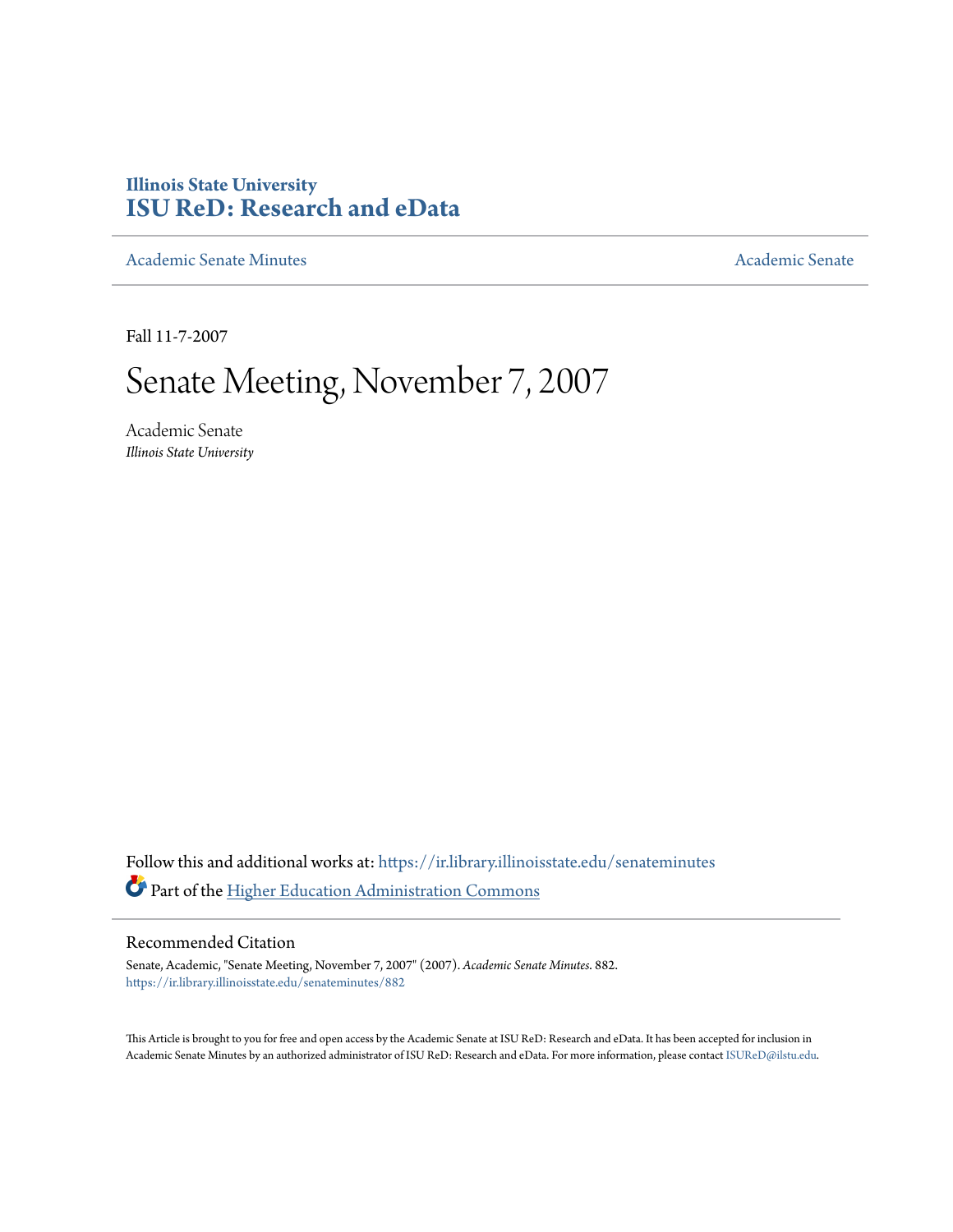## **Academic Senate Minutes Wednesday, November 7, 2007** *(Approved)*

*Call to Order* Senate Chairperson Dan Holland called the meeting to order.

## *Roll Call*

Senator Kalter called the roll and declared a quorum. *Attendance and Motions*

### *Approval of Minutes of October 24, 2007*

**Motion XXXIX-19:** By Senator Anders, seconded by Senator Stewart, to approve the Senate Minutes of October 24, 2007. The minutes were unanimously approved.

### *Chairperson's Remarks*

**Senator Holland:** Reminded senators to speak into the microphones to ensure that the discussion would be recorded on tape so that the minutes could be transcribed accurately.

### *Student Body President's Remarks*

**Senator Horstein:** Last week, I attended Normal's Neighborhood Association Breakfast and talked about ways in which we could reach out o those people living in the areas immediately surrounding the campus. A small group of us from Student Government Leadership and Service and the Office of Off-Campus and Non-Traditional Students are planning a service project to target certain areas around the neighborhood to show that we really do care about the community that we live in. I am continuing to meet with property managers to talk about their relationships with the students. So far, those meetings have been positive. Our off-campus senators are designing an off-campus housing survey to gauge how off-campus students feel about the properties and their relationships with the property managers. We will take those results to the property managers early to mid-semester in the spring and then decide what actions we need to implement.

If you log onto the ISU home page, you will notice that we have a new website. It has a lot of new resources for students to access to request funding, co-sponsorships or even apply to be a part of the Student Government Association. Next Tuesday, there we will be an event to address parking and transportation issues on campus. It is entitled "Race to Your Space". The overall purpose of the activity, coordinated by Student Government and the Office of Parking and Transportation, is to gauge how students are feeling about the current parking situation on campus and to find out what the issues are.

The Student Government Association is starting a new program called Random Acts of Kindness. RAs from each floor in each residence hall will nominate students who perform Random Act of Kindness and we will then acknowledge those students on a monthly basis. Finally, we are implementing student organization roundtables in which student organizations from each classification will come together and share ideas and resources. The first roundtable will target Fine Arts' student organizations and the topic of discussion will be how to better market the events that they hold on campus.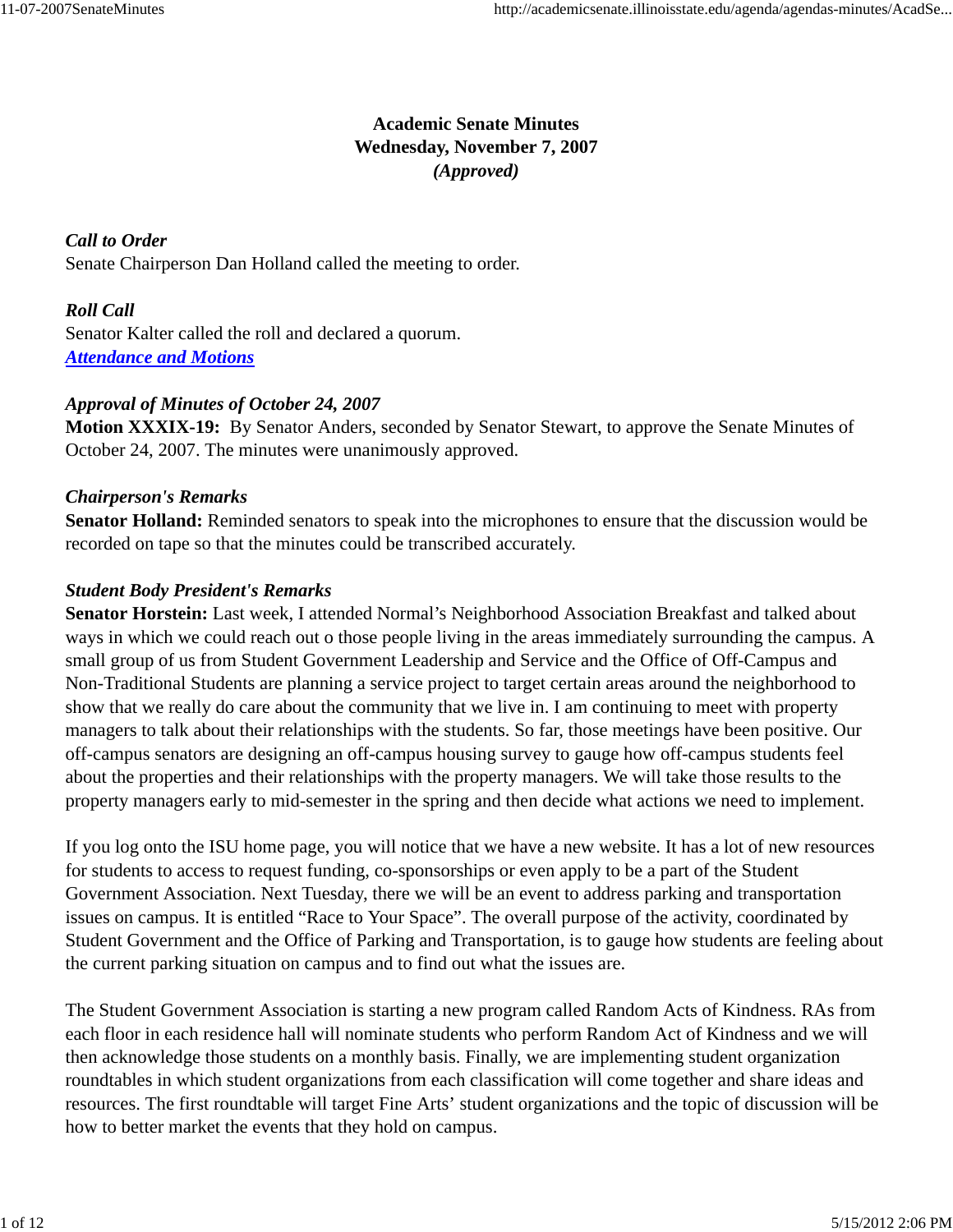#### *Administrators' Remarks*

· *President Al Bowman - Absent*

### · *Provost John Presley*

**Provost Presley:** At this very early date, we have more than half of the applications in for next year's freshman class. Things continue to look pretty good. We have a 3% increase in the number of freshman applications received and a 5% increase in the number of admitted students. The academic profile is relatively the same and it looks as though it will hold steady. Our underrepresented student applications have increased by 4%; so far, 933 applications have been received as opposed to 895 at this time last year. We have had substantial increases in the number of black and Hispanic applicants and a small decrease in other categories. The number of admitted students is up 7% and the change in number is pretty substantial there, so I think we are doing well. The admitted profile is very much the same as this time last year, so that is positive. There is a slight negative note in transfer applications. The number of transfer applications received is down 4%. Overall, however, an even larger numbers of students are continuing to apply for spots in our freshman class.

We are writing a draft summarizing the ten years plus operation of the Academic Impact Fund. While I have most of the numbers in place, we are still trying to find some of them. It is a very complex fund with dozens and dozens of transfers in and out of temporary funds and permanent funds for various purposes. The records in the early years are not as easy to find. In developing this report, we looked at the numbers of tenure-track faculty that the AIF has been able to support over the years; stabilizing that flow was one reason for creating the AIF back in 1994-95. Within this decade, the number of tenure-track faculty, not including chairs and directors, has ranged from a low of 659, which was in 1998, to a high of 697 in 2005. The average number of tenure-track faculty on campus during this decade was 679. Currently, in fall 2007, we have 668 tenure-track faculty and that number represents a trend downward over the last three years. Within these years, we have had an unprecedented turnover with age demographics and state retirement incentives contributing to the number of retirements. There is other turnover which we attribute to resignations due to other job opportunities, non-reappointments and the like.

An issue that I wanted to get at in this report, so that I can have a conversation with the deans, is the issue of instructional capacity. During FY08, the instructional capacity paid to positions by AIF to cover open positions, during the time in which planning was done for a search, reached a high of \$3.3 million. Over the course of this review, the instructional capacity paid to colleges averaged \$2.1 million, so you can see that the expenditures are up considerably and the expenditures have trended upward as the number of unfunded lines has grown. At the current rate of pay negotiated for instructional faculty, the instructional capacity allocated to colleges would staff 943 sections of course work, trending upward at the same rate as the dollars trend upward, and that does not include non-AIF funds, such as the General Education dollars that we allocate to the colleges.

During the rescissions of FY03, 04 and 05, colleges were asked to give up permanent funding and some colleges chose to permanently rescind tenure-track lines. There were a total of 18 lines rescinded and they received no instructional capacity. AIF has positively affected the starting salaries of new assistant professors. We have been able to keep them highly competitive for attracting excellent new faculty. The starting salaries for assistant professors are 105% of the median for our CUPA comparators. The midyear salary adjustment initiative has been reducing the salary lags in the upper ranks.

Another expenditure from the AIF is for our supplements to department-funded positions. When a faculty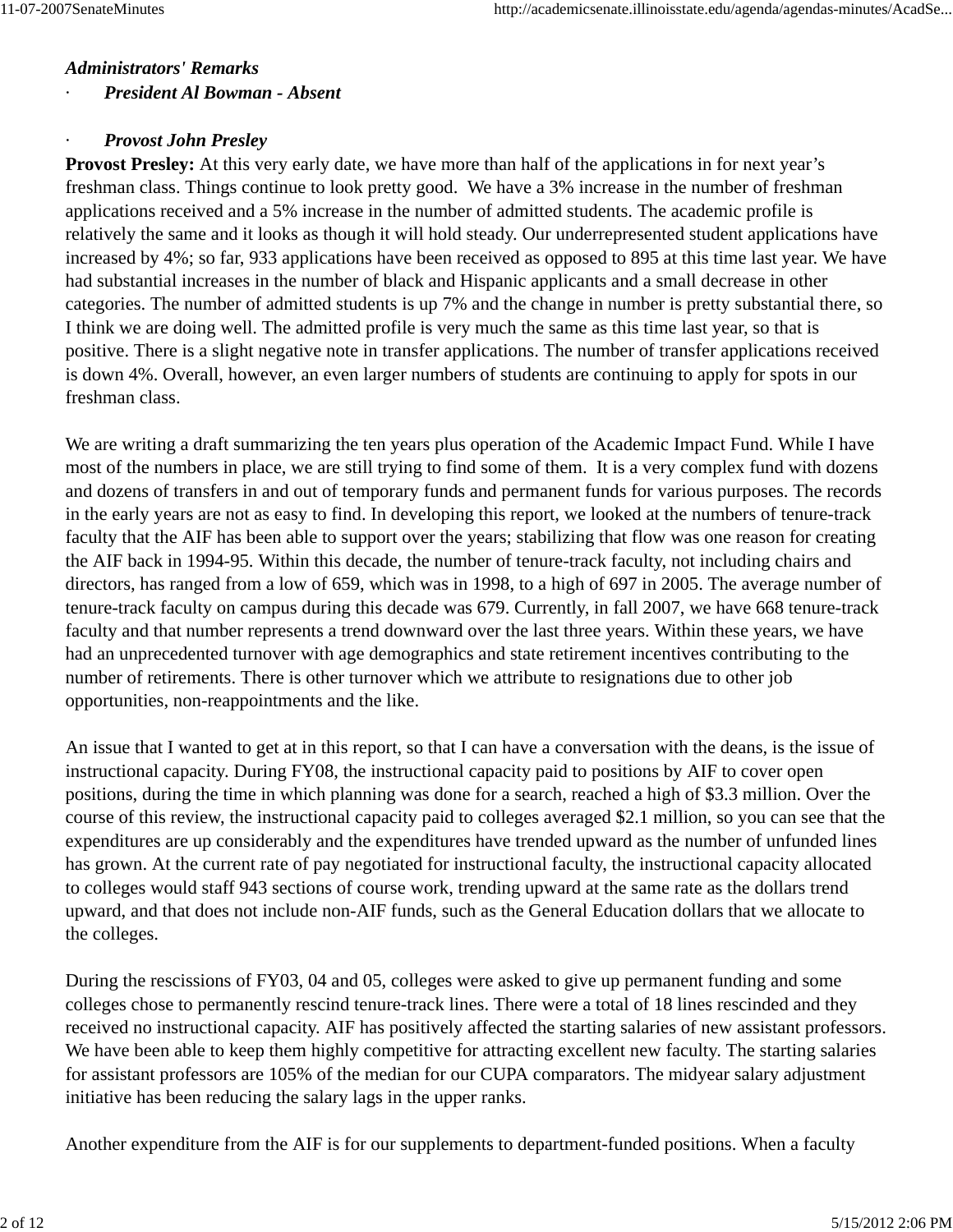member leaves due to non-reappointment, the line and its funding are not transferred. They are left in the department, but the department may have found that the salary remaining in the line is insufficient, so we supplement it from the AIF. At the same time that all of these good things are going on, we have to admit that, typically, the salaries of retiring and resigning faculty are higher than the salaries of new assistant professors and that is one of the assumptions behind the AIF. In recent fiscal years, salaries of new assistant professors have spiked in some disciplines creating issues of compression, actual inversion, and for the AIF account, a lack of income. These issues of compression and inversion erode the "purchasing power" of the AIF at a rate that approximates the rate at which faculty salaries are raised, 3 to 4% per year.

The main reason for starting the AIF at the very beginning, I am told, was to address the issue of payout for unused sick leave. Central funding for the payouts of unused sick leave for resigning and retiring faculty through FY07 was almost \$8 million at an average of \$722,590 annually. It fluctuates widely, but in general, this is trending downward subsequent to changes in state policy. Other expenditures that were paid for from the AIF include expenditures for promotion in rank. However, now promotions are funded centrally during the salary incrementation and, in FY06, the university transferred \$217,000 back to the AIF to offset the dollars previously spent for such raises.

Counter-offers are another source of expenditures from the AIF. In the earliest year in which there were data kept on this, FY06, we provided \$66,000 plus in permanent funding for counter-offers to keep excellent faculty here at ISU.

An additional expenditure is for the Distinguished Professor rank. When named as a Distinguished Professor, the honor is accompanied by a raise in base pay, which is paid from the AIF. The raise used to be \$2,000 until the midyear salary enhancement initiative in FY08. At this time, the base pay of each sitting Distinguished Professor has been raised by an additional \$3,000 and funding for Distinguished Professors will continue at the \$5,000 level with funding provided by the AIF.

An occasional expenditure has been for instructional faculty lines. This account was aimed at tenure-track faculty, but sometimes, after repeatedly unfilled tenure-track searches, circumstances in the discipline have demanded that we fund an instructional faculty position to have a particular subject taught.

The upshot of this is that the university has permanently lost tenure-track lines from rescissions, rising salaries and other fiscal circumstances. As salaries began to lag in the upper ranks and retiring faculty left ISU, the funding in their lines funded fewer new hires.

I have indicated to the President that the university may want to consider rebuilding the number of tenure-track faculty with a planned allocation to the AIF. I have suggested several ways that that could be done over time or all at once.

**Senator Kalter:** I have a question about the student numbers. Do you have specifics on the Asian American and Native American drop?

**Provost Presley:** There are 14% fewer applications from American Indian or Alaskan Natives; that is one category for reporting purposes. Fourteen percent, however, is really the number five. We had 36 applications last year and we have 31 this year. The Asian American applications are down 53 for a drop of 25%. The more startling and probably telling numbers are the transfer applications. While minority or underrepresented student applications for transfers are up 9%, Black/Non-Hispanic is down 6%. Asian or Pacific Islander is up 158%, but we are talking about an increase of 19 students. There is no change in the American Indian or Alaskan Native in this category of applications. There were three in fall 2007 and there are three in 2008.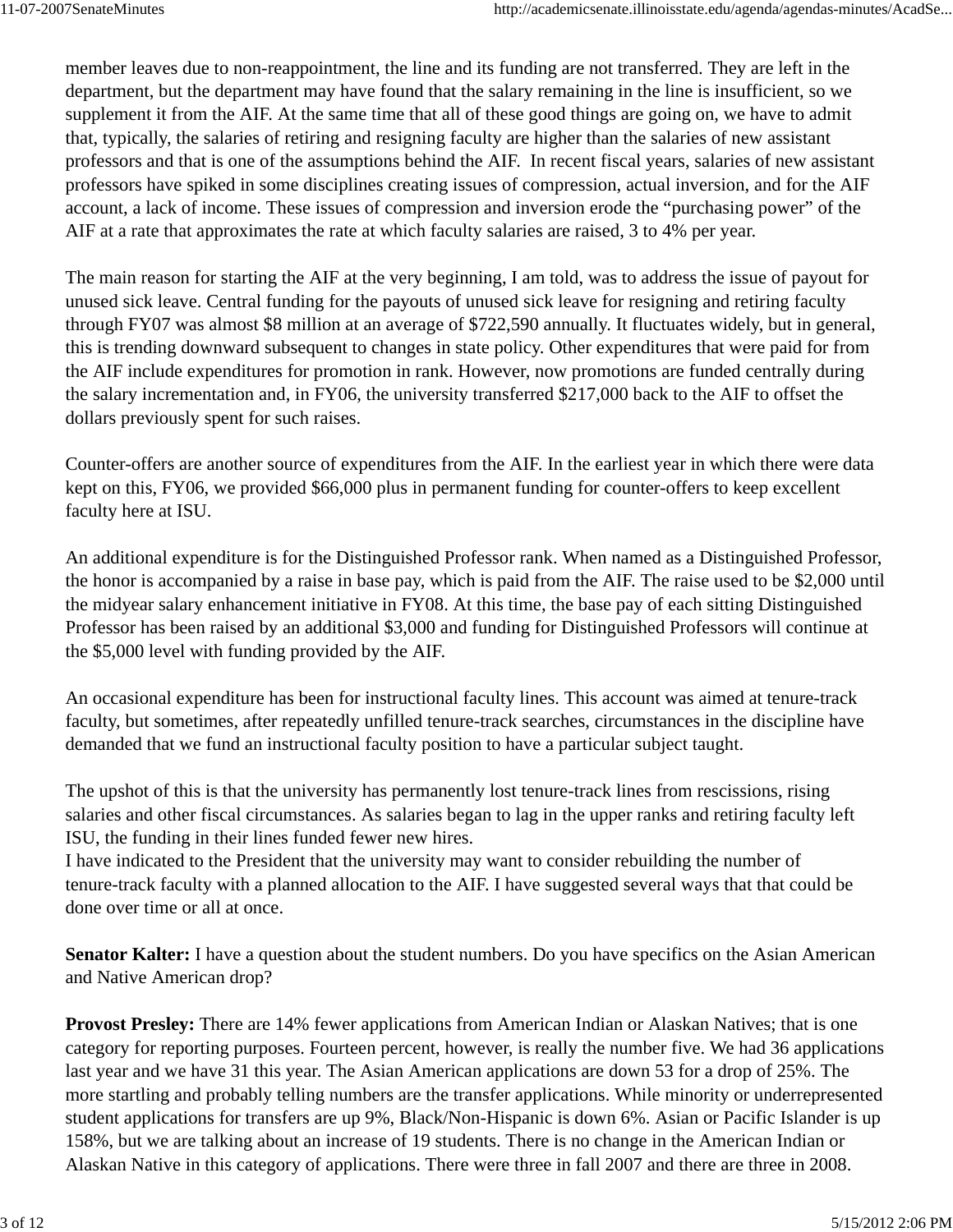**Senator Kalter:** The numbers that you were talking about in the last part of the AIF topic worry me in terms of going from a university that depends on tenure-track faculty to depending on non-tenure track faculty. What kinds of discussions do you think we might need to have in order to prevent a kind of shift toward dependence on non-tenure track faculty?

**Provost Presley:** It is a trend; we want to be careful to not call it a crisis. There is a downward trend in the numbers of tenure-track faculty that we have on campus; I do not want to misstate that. But remember that the average was 679, we currently have 678 and 18 were rescinded during those rescissions. At this time, that loss of 18 just about accounts for it; so, we need funding for 18 new positions. However, to increase in excellence, we need to add as many new tenure-track faculty lines every year as we can. In fact, the reason that we have been able to keep our faculty-student ratio at 19 to 1, which is a very important consideration for us, is that Academic Affairs has been authorizing searches for the most productive lines, measured several ways, but mainly those faculty positions that teach the most students. That also creates a 'shift', if you will.

We are beginning to see that shift in the data that we provide to national ranking systems. It is a small shift at this point, but it is a trend. There are fewer small classes and more larger classes that we report every year. With those two things, it is a trend that we must take a look at. One of the reasons that I wanted to give you these numbers was to make sure that everyone knows that it is not a crisis.

### **Vice President of Student Affairs Steve Adams -** *Absent*

#### **Vice President of Finance and Planning**

**Senator Bragg**: Thanks to the Senate for your indulgence and the great courtesy that you have shown me these past couple of months while I have been unable to attend Senate meetings. It is very much appreciated; it means a lot to me and I am very happy to be back meeting with you. I would also like to thank my staff colleagues who stepped forward during these past months and helped you with questions and issues that you had. I would especially like to thank Barb Blake and Dick Runner for joining you at the last Senate meeting and summarizing our FY2009 requests for state operations and capital appropriations.

I think that Barb Blake shared with you at that time that we received an increase in state appropriations for operations this year between \$1.5 and \$1.6 million. That is about a 1.9% increase. While we are very appreciative of any increase and it certainly stands in contrast to the cuts that we had in the earlier part of this decade, that 1.9% increase will probably end up being a full point below inflation for this year. Again, while we appreciate the increase, we continue to lose purchasing power from state resources and have to make that up from other revenue sources.

If the President were here, he would remind you that the ongoing drama associated with a capital bill in Springfield continues. It is a little hard to keep track of the complexity of the debate, but I am told that there are some hopeful signs, that they may, in fact, embrace a capital bill late in December or January and, of course, our request for funds for a new Fine Arts Complex is high on that list. Work proceeds at pace on the Stevenson-Turner project and on the  $26<sup>th</sup>$  of last month, the Board of Trustees approved a new Student Fitness, Kinesiology and Recreation Center project, which is something we have been looking forward to for a long time. We will complete the design on that project this year and construction will start immediately after commencement. The facility is scheduled to open in the fall of 2010.

The Board also approved a project to build a new south campus power plant. That project will develop over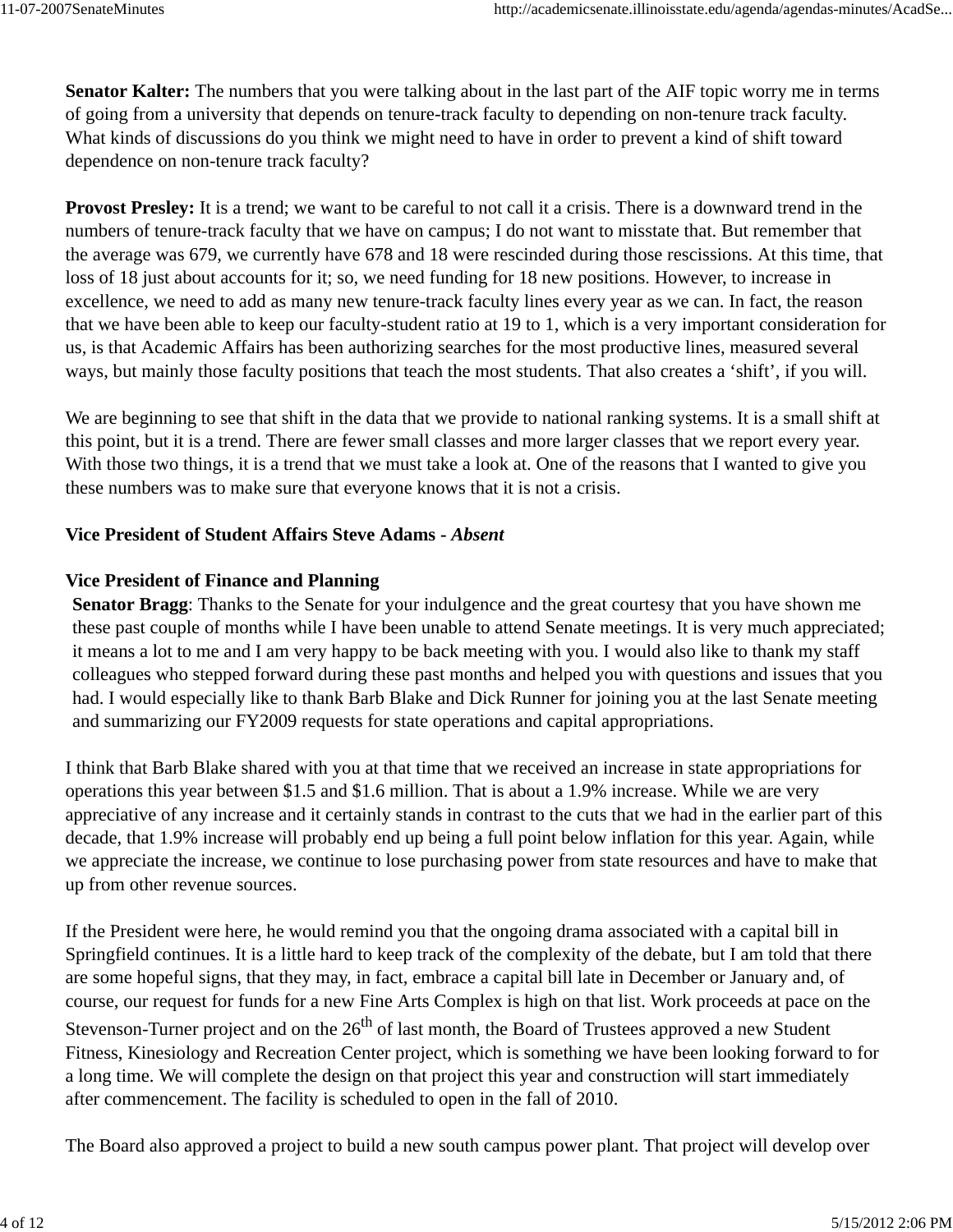several years in many phases. The first phase will be to add a chiller, which produces chilled water for air conditioning, that will largely service the new student fitness and kinesiology center, but which will also provide backup to the College of Business building and feed into the quad loop. That will complement two other chiller projects that are in progress. With the completion of these looped systems, we should be a position to never have a significant shortage of air conditioning in the cooling season again.

Staff colleagues and I have spent the last year taking a good hard look at our procedures in payroll and Human Resources with an eye toward purchasing a new automated system for the university. Our current system is over 25 years old; it is out of capacity and we, literally, cannot add another deduction. If the federal government were to pass another deduction, I would have to come around and ask you for it personally. We decided to use this as an opportunity to take a look at our procedures and practices and how we can streamline and provide better customer service to the university. To that end, I will shortly be coming to the Administration Affairs and Budget Committee and asking for you to participate with us in some focus groups in understanding your needs in Human Resources. We do have an RVP out and we should be getting responses from vendors early next year and I will bring you up to speed on that.

**Senator Kalter:** We had a relatively smooth move this past summer into Williams from Stevenson. I am a little concerned about the complexity, timing and space issues that are involved in this upcoming set of moves. Will you be able to institute processes that give individual faculty direct input into the planning decisions that will impact who will have to move when, who gets office space on campus this summer and how we will avoid interruption of research and instructional activity? Are there other options being considered other than Williams on campus for surge space?

**Senator Bragg:** The short answer to the first question is yes, although, I don't have to initiate those processes. Those processes have already been initiated by the Provost's office and the dean's office, working with individual departments. There have been several forums that have been conducted over the past year on the general topic, not necessarily addressing the specific topic of capacity for this summer, but I checked with Chuck McGuire, the Provost's Office, Dick Runner and the college office this past week and they are very close to having a proposed solution for the moves over the summer and plan to consult with the departments and the faculty in those departments starting in December. So, the answer is, absolutely, yes.

The answer to the second question is that we are always giving consideration to surge space. The unfortunate fact is that we are overcrowded. Every space that we have on campus is commanded. The irony is that we have been approached by several people in the community offering very attractive, in terms of finances and configuration, space. The problem is that it is too far away from campus. So, there will probably not be a significant number of spaces available outside of Williams for this summer; but, again, I think the dean's office, the Provost's Office and Facilities Planning have a solution that will make that work.

**Senator Stewart:** The Fine Arts Complex is many, many years away, but is there any kind of plan about what is going to happen to faculty and classrooms once you start tearing buildings down?

**Senator Bragg:** No, we don't have a specific plan. You can imagine that the kind of space that is needed for faculty in Fine Arts is very unique. We do have a beat on a couple of very large square footage spaces in the community, but they are not close to campus. So, we are looking at transportation issues right now to see if we can work through some of those issues. It is high on our priority list.

**Senator Alferink:** You indicated that there is a plan that you expect will come out of the dean's office in December.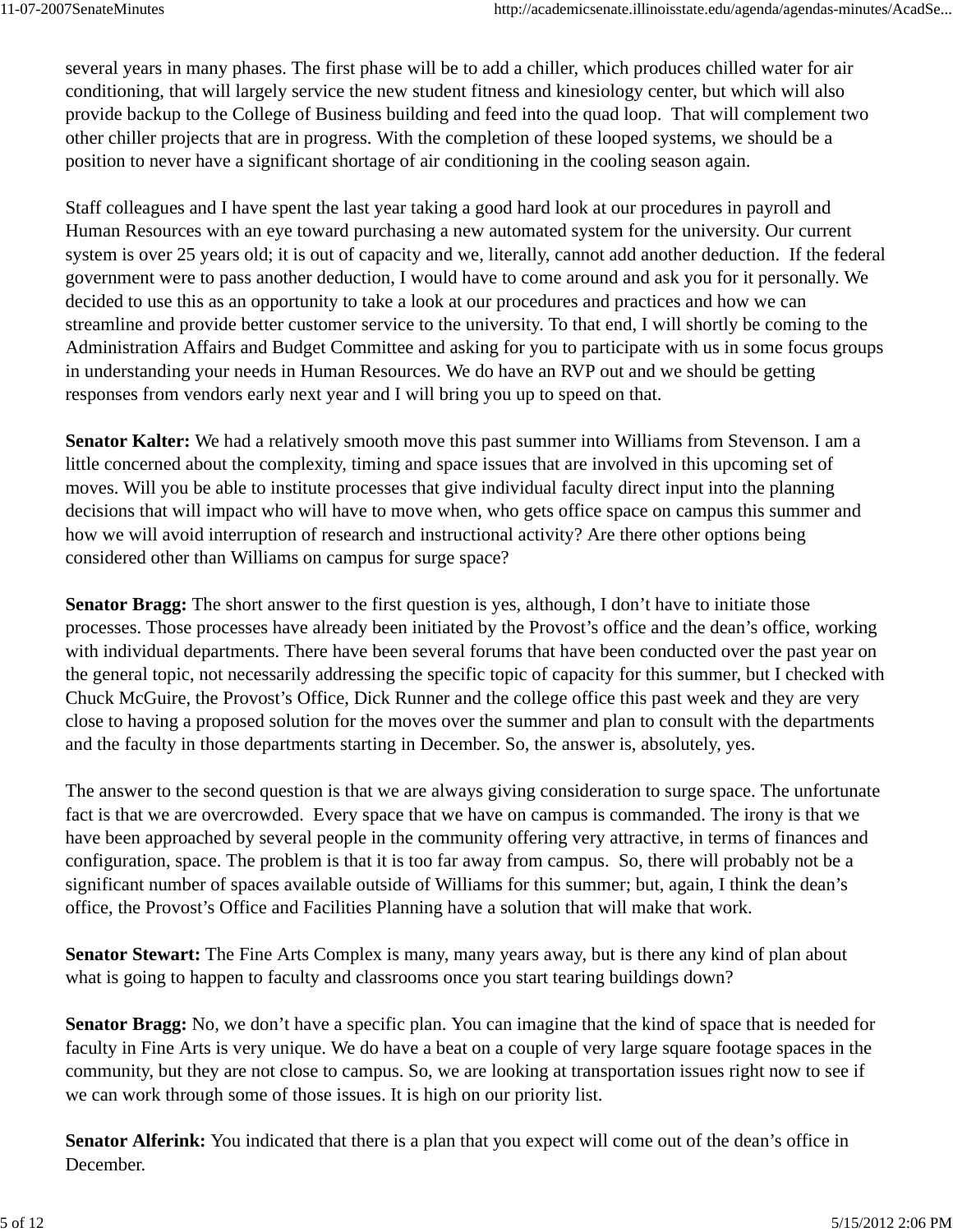**Senator Bragg:** The dean's office, the Provost's Office and the Facilities Planning Office have been working jointly on trying to identify spaces and the faculty that will need those spaces over the summer and, at least in the last conversation that I had, they were going to be talking to department heads starting in December about this.

**Senator Alferink:** My concern is that perhaps unforeseen needs might arise during the period of the transfer from Stevenson and back from Williams. My understanding is that some faculty will not have offices during that period. Is that accurate?

**Senator Bragg:** I don't know the specifics of the plan, but I can ask.

**Senator Alferink:** Is there consideration being given to a process for presenting this to the affected faculty to see if there are any problems that would be created?

**Senator Bragg:** I did not mean that a plan was going to be delivered. It is the process of consultation that they hope to start in December.

### *Academic Affairs Committee*

**Senator Waterstraat:** Jon Rosenthal, Assistant VP of Academic Services and Enrollment Management, came to speak to us about the plus-minus grading research that has been done in the past and about a minority recruitment issue, specifically as it relates to Native American students. On the first issue, Jonathan gave a detailed report on the work that had been done in the past both on the administrative side and on the faculty side as it related to the benefits and negative aspects of a plus-minus grading system. At this time, after further discussion, the Academic Affairs Committee felt that there is no compelling empirical evidence or research that indicates a plus-minus grading system would provide any significant benefits at ISU. Therefore, the committee recommends that the grading scale remain the same and that no further action be taken on this topic. On the second issue of minority recruitment, specifically as it relates to Native American students, Jonathan indicated that it is a fairly complex topic that is governed by federal law. After a detailed presentation of the information, we felt that it would be in the best interest of this Senate that he and his team, which would include Shane McCreary and Molly Arnold, make a presentation to this body, so we are putting forward a recommendation to the Executive Committee to allocate time for such a presentation to the Senate.

## *Administrative Affairs and Budget Committee*

Senator Lonbom: The committee continued its work on developing the request for presidential commentary. We have formed an ad hoc committee that has worked outside of committee time on that also. We hope to finish the survey we are developing by our next meeting in two weeks. Our plan is to deliver it to the campus community when everyone returns for the spring semester in mid January.

## *Faculty Affairs Committee*

**Senator Preston:** We continued our considerations and analysis of the library situation. Our students conducted a preliminary survey and presented a very informative report. We are looking forward to acquiring more information in that area. We also discussed the general plan for developing a position paper in which we will summarize our findings.

#### **Planning and Finance Committee**

**Senator Fazel:** We discussed with Steve Bragg the alternative sources of financing for the university, since fewer resources are being provided by the state. We are looking at the feasibility of forming a subcommittee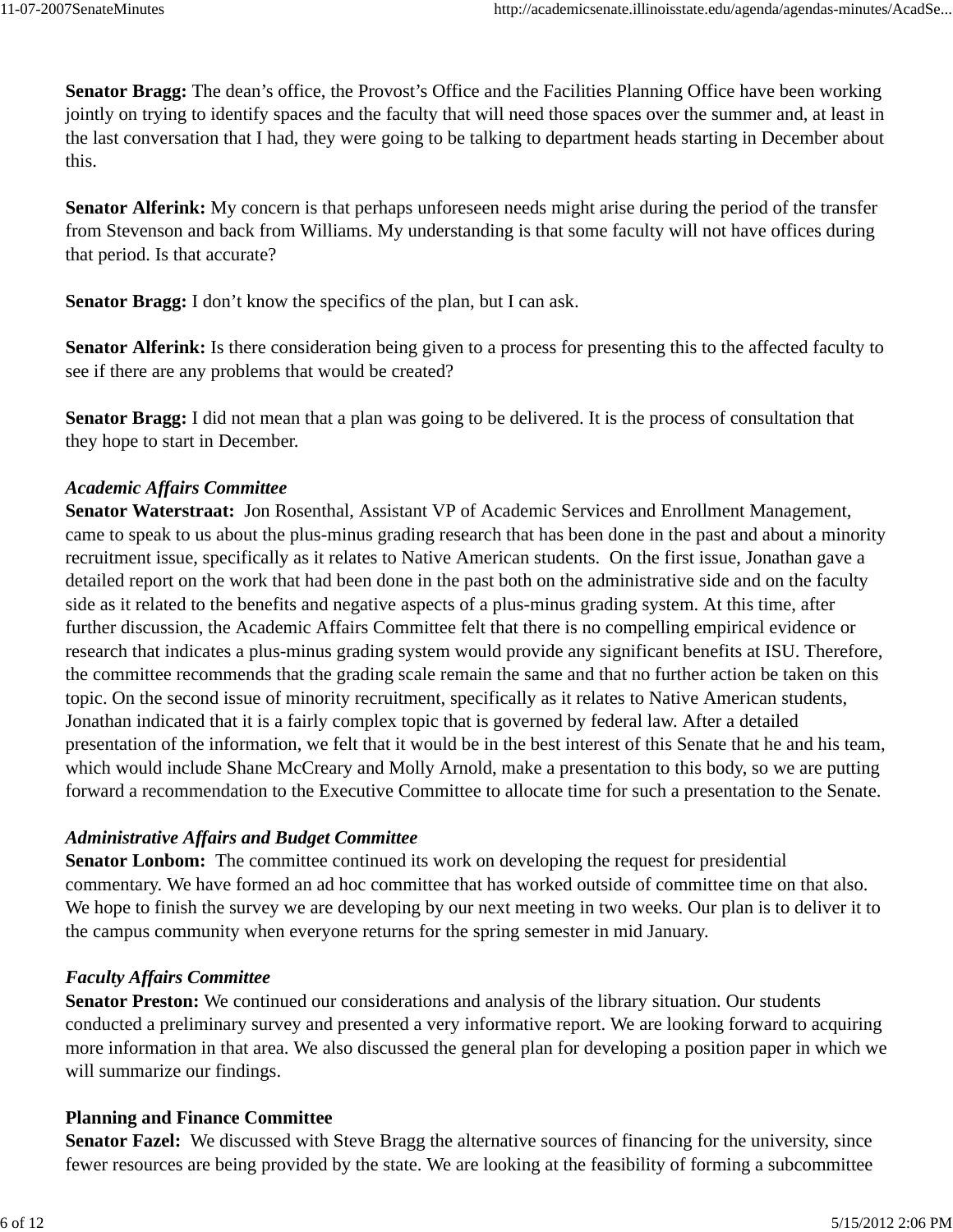to look into this to consider questions and alternatives.

**Senator Holland:** A quick reminder for those of us who are on the Planning and Finance Committee: we will be meeting in the Spotlight Room for the remainder of the academic year.

#### *Rules Committee*

**Senator Alferink:** The Rules Committee has the review of the Solicitation Policy on the agenda tonight as an Information Item. The committee also addressed two other items that we have been working on: the Service Awards Committee (for its inclusion in the *Blue Book*) and the review of the Disestablishment Policy. The existing policy that was approved by the Senate and the policy on the web site do not correspond. Rather than trying to figure out how that happened, we are simply developing a new Disestablishment Policy that is quite similar to the one that was approved by the Senate, but with some slight modifications. That will also be going to the Executive Committee within the next 24 hours. We also began work on the University Hearing Panel.

**Senator Nippa:** Would you elaborate on what you are looking into concerning the University Hearing Panel?

**Senator Alferink:** It is a panel for which the Rules Committee of the Senate nominates faculty members to serve on. Those faculty members are then approved by the Faculty Caucus, but that language is not in any Senate documents. It is only contained in the Student Code of Conduct and we have been asked to look at that issue.

### *IBHE-FAC Report*

**Curt White, IBHE-FAC Representative:** Our last meeting was at the University of Illinois in Champaign-Urbana. Our next meeting will be held next Friday at Lakeland Community College in Mattoon. We had a very busy year last year; we authored and passed four major position papers, which I am happy to say had considerable influence on the Illinois Board of Higher Education leadership and staff. All of those issues for us are still very much live issues and we continue to try to find ways to push those ideas. We have an opportunity this year, which we really want to take advantage of. The new board chairperson, Carrie Hightman, working with Executive Director Judy Erwin and the board staff, has decided that the various committees and councils, which are advisory to the board, should have at least one opportunity a year to make a major presentation to the board.

This presentation would be something more than our usual report. Along with that comes more media exposure; so, we are trying to figure out a way to take advantage of this presentation opportunity. We will probably try to use it, again, to really highlight the issues that we have been looking at in the past year. Certainly, one of those issues that the board is very interested in is student-college readiness and the way that plays into completion rates, into issues of student debt and also into the mental health of students.

**Senator Borg:** When you mention this issue of college readiness, do you sense any pressure for universities to become more accommodating at the expense of principles or standards?

**Prof. White:** In the last few months, they have had major presentations from national experts on this problem and the problem is not with the expectations of the universities; the problem is really with students coming to universities without adequate skills. The biggest problems that the board has, I think, are mostly cultural, because in order to address this problem, it has to work cooperatively with the Illinois State Board of Education, which is more possible now under its new leadership. Also, there are problems of culture that exist within universities; that is to say, the relationships between the College of Education and Arts and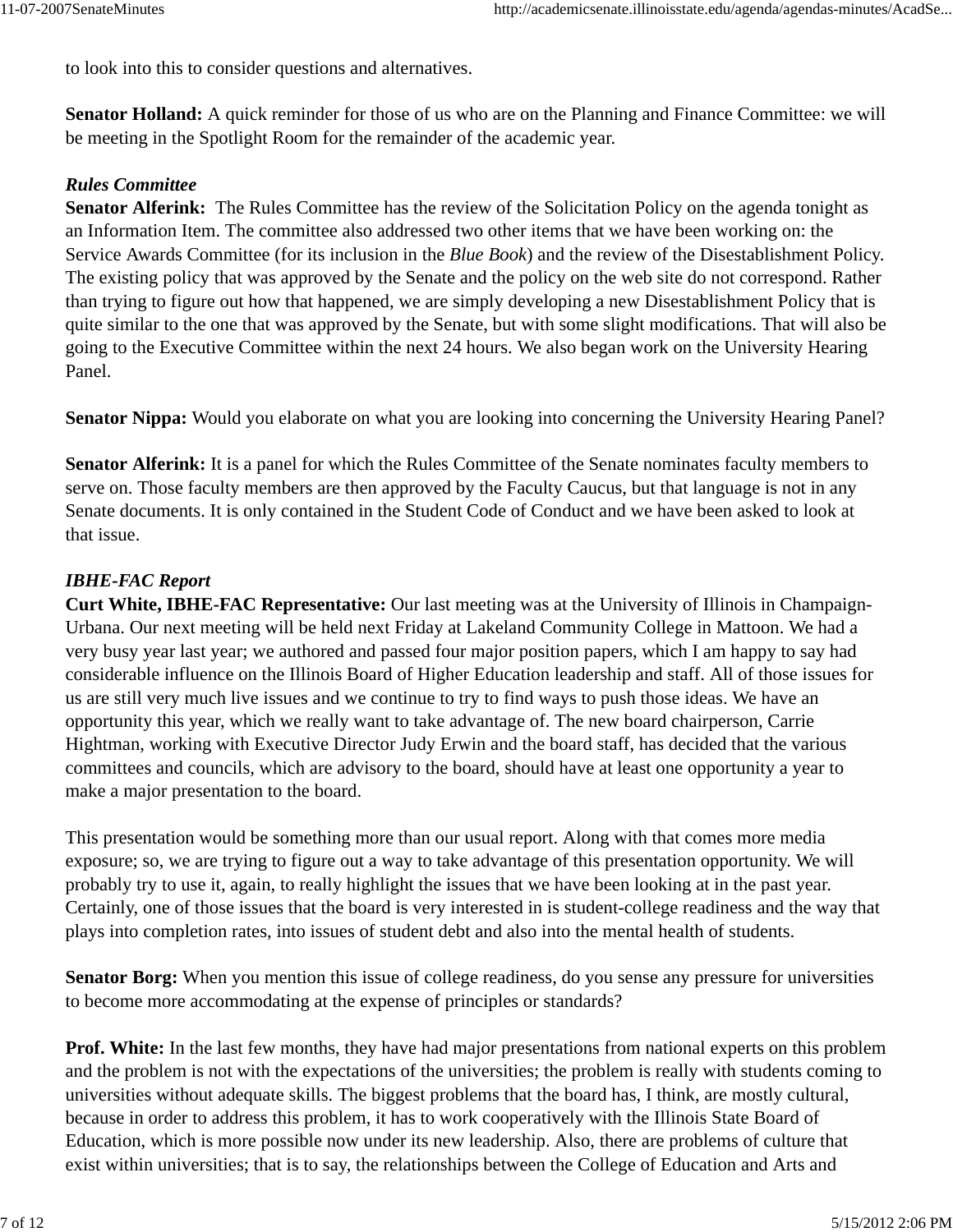#### Sciences.

That was a problem that we really looked at and foregrounded in one our papers last year on teacher preparation. One of the things that we are encouraging the board to do is to find ways to improve communication between the various cultures that have an interest in this issue. At present, unfortunately, the people who are really suffering because those cultures don't work very well together are the students. One of the things that Judy Erwin pointed out at the Big Picture Meeting here a few weeks ago was that student readiness is really a student debt issue, because student readiness means that it takes students longer to get through what is supposed to be a four-year degree.

One way of addressing the student debt problem is to bring students to school ready to hit the ground running and not have to spend a lot of time doing remediation. Right now, we have enormous percentages, 80% in community colleges and around 50% in the four-years, of students who basically are coming in with remediation needs. It is a very important issue and I am happy to say that the board understands this, but they are not really sure what to do about it; we are working with them to try to do something.

**Senator Blaney:** Was there discussion of this problem in light of the forthcoming shortage of 18-year-olds?

**Prof. White:** Our president was the first to put it in dramatic terms for me, but the board also understands that there are certain demographics coming down the road that are going to make life more difficult, especially for the twelve public universities. There is going to be increasing competition for a smaller pool of students and there is going to be a larger percentage of that pool that is going to be from minority groups and groups that traditionally don't go to school. So, the issue of college readiness in those groups is going to be really critical. This is something Judy Erwin is very focused on. Somehow, and this is a matter of social justice as well as practical need, those students, who traditionally have not gone to school, need to be made ready to go to school. Otherwise, we are going to have a lot of empty seats in the public universities,

**Senator Alferink:** It is politically very popular to allow students to enroll in college credit courses while they are in high school and often that credit counts both towards a high school diploma and towards a college degree. Has the board evaluated whether that contributes to the readiness of students who subsequently enroll in universities?

**Prof. White**: I really don't know. I will say that my one major source of concern is a trend for students, who are certainly admissible to four-year traditional programs, to go to community colleges first, because it's cheaper, in order to get general education credits out of the way. The board seems to think that this is fine. From my point of view, there are a lot of dangers in that and a lot of ways in which good students are disserved by obliging them to take a certain course when they are capable of taking a more challenging one. That is the one thing that I would criticize the board for, at this point. The funny thing about criticizing or not criticizing the board is that the board, itself, I think, feels kind of impotent right now.

**Senator Wilkerson:** We have been hearing about this decline in the number of future 18-year-olds and a shift in the demographics. Can you quote some specific numbers?

**Prof. White:** I think that the President could provide you with those numbers very readily; I don't have them. I am glad that you all are interested in these things because I think you really should be. I will be coming back to you at some point this year with a sort of a grassroots plea that we are trying to get moving through our council. One of the things that I would say about faculty in this state is that we are very passive. Things happen and we just observe them as if there is not much that we can do about them.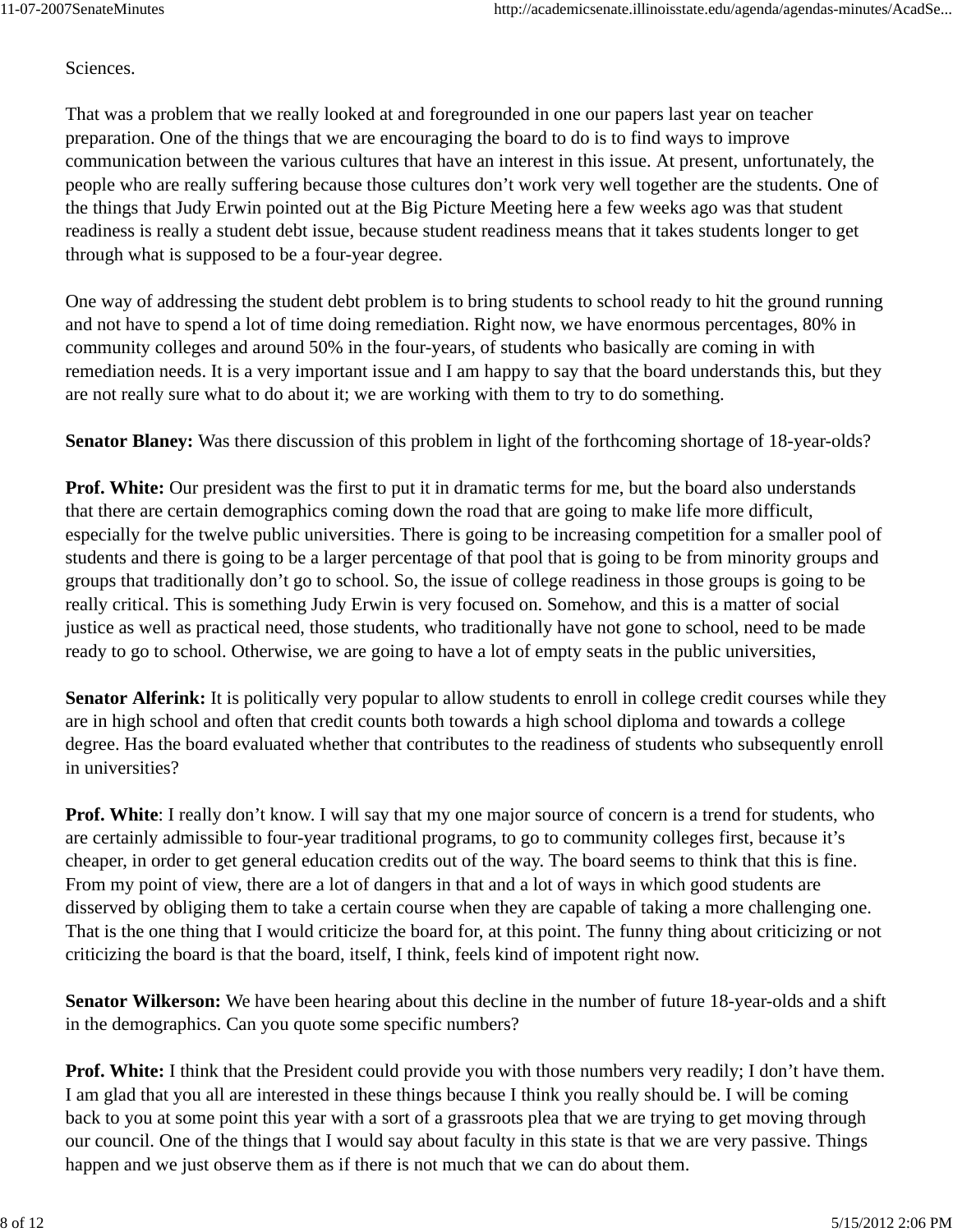I think on this campus, in particular, since we don't have a union, we tend to feel particularly passive, but these are all things that we should take a very deep interest in because they have a huge impact on us. Provost Presley was just outlining one of them for you. The figures that he gave are alarming, if you know how to hear them, but they don't even begin to touch on the ways in which departmental culture has changed in the years since I have been here, just in terms of the richness of departmental life. I think that we have all seen that take a nosedive, never mind the nose counts in terms of tenure-track lines. There is just not any money because variance dollars are all centralized. There is not any money in the departments to do the kinds of things that we used to do, sort of routinely, in terms of bringing people in.

**Senator Stewart:** I wanted to address something that Senator Alferink brought up about students taking college-level classes while they are in high school. I have read a couple of articles about more and more students, especially minority students, taking advance placement classes in high school and, even though they don't do well enough to get advance placement credit, they are more successful when they come to college having taken those classes.

**Senator Alferink:** I specifically wasn't addressing the AP classes.

**Senator Stewart:** Well, it said, 'AP, honors classes or any classes with a little bit more challenge to them', and certainly classes in college would rise to that level.

**Provost Presley:** Jonathan Rosenthal has written a white paper on the changing demographics and the changing numbers in high school graduates that has been made available to the President. It is very specific and very well researched. It has been shared with the President's Cabinet and the Educating Illinois Task Force and is part of the usual presentation that that task force does. Jon could answer Senator Wilkinson's question by e-mail or he could be invited to speak to this group on this issue.

## *Information Items:*

## *10.25.07.04 Solicitation Policy-Revised (Rules Committee)*

**Senator Alferink:** We are presenting a revised draft of the Solicitation Policy with the strike-throughs and underlines, along with a clean copy, with all of the editorial differences included, so that it is easier to read in context. This policy came to the Rules Committee as part of the normal review cycle. It references numerous other documents, some of which no longer exist. Therefore, part of our revision was to simply remove the listing of the documents and just refer to 'all university policies'. Secondly, it seemed useful to forefront a piece from the Electronic Communications Policy that said solicitation by SPAM on campus is also forbidden by the Solicitation Policy. Finally, the existing policy does not permit solicitation that occurs on a regular basis, which is actually permitted by other policies; we, therefore, added language that states that departments and programs can do things that might be construed as solicitation as long as they are part of the university's mission.

**Senator Borg:** What happens if someone violates the policy and solicits using SPAM?

**Senator Alferink:** The Electronic Communications Policy states that that should be reported to the Associate Vice President for Information Technology.

Senator Kalter: When we erase all of the specific policies, and say, 'except as permitted by University policy', someone reading this won't necessarily know where to go to find the appropriate policy.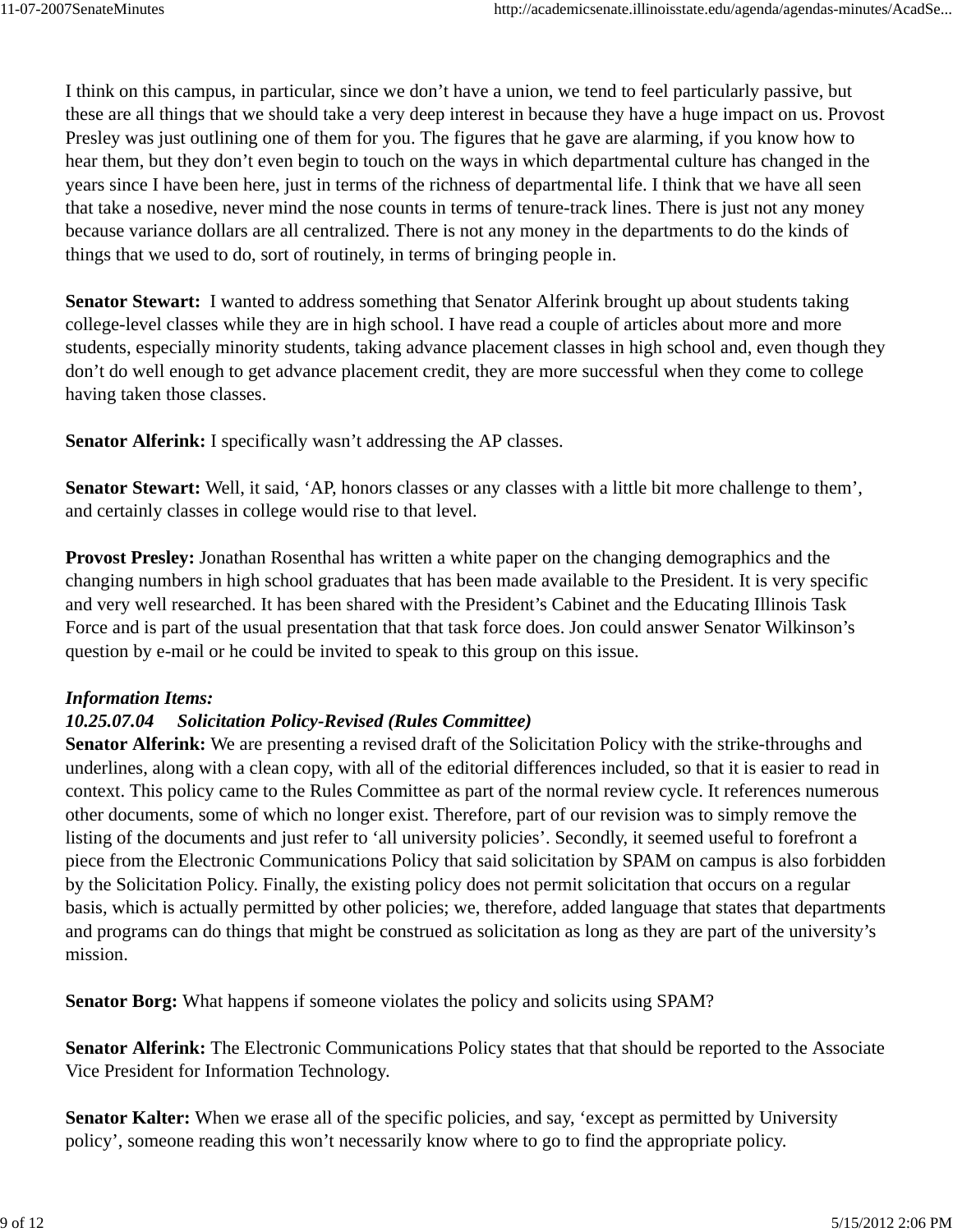**Senator Alferink:** If you list them, they also won't know where to find them. That is the problem we are trying to address. For example, the policy references the campus' mail service regulations. You cannot find campus mail service regulations that relate to the Solicitation Policy. The *Student Handbook* does not exist as a handbook anymore. These things transform and it is not always easy to identify what they are, but the appropriate body is basically responsible for enforcing the policy within their facility.

**Motion XXXIX-20:** By Senator Alferink, seconded by Senator Blaney, to suspend the rules and move to the policy to action.

**Senator Thompson:** Is there an urgency to move this to action?

**Senator Holland**: No, we are just clearing things up so that we don't have to come back to it again. We are not actually suspending the rules; it is allowed as a procedure. For things that are noncontroversial, it has been fairly traditional to do this.

The motion to move to action was unanimously approved.

**Motion XXXIX-21:** By Senator Alferink to approve the revised policy.

There was no debate and the revised policy was unanimously approved.

## *10.16.07.01 Recommendation for Revision to University Mission Statement (Senate Executive Committee)*

**Senator Holland:** The recommendation for revision to the University Mission Statement is brought to you, courtesy of the Executive Committee. This came to us from the Educating Illinois Task Force, which has recommended a very minor change. In the revisions of Educating Illinois, it became very clear that one of the shifts we are making is to place more emphasis on public service. So, the Educating Illinois Task Force has recommended to us that we insert the words, "public service", in our University Mission Statement so that it would now read, "We promote the highest academic standards in our teaching, our scholarship, public service and the connections we build between them."

**Senator Borg:** I am sorry that I was unable to attend the last Executive Committee meeting. The last time we dealt with the revision of our mission statement, it went through the Academic Affairs Committee. Was there a reason why this was not forwarded to that committee?

**Senator Holland:** The reason that it was not forwarded to Academic Affairs was because it was considered to be a fairly small modification and the Educating Illinois Task Force wants to have a version of the document ready to go by the end of November to begin discussion on it. They did say that if we don't chose to do this, they will go forward with our mission statement as it stands, but that they would like to see this revision.

**Senator Gudding:** I think that this is a great addition to it. Is the word "our" before "public serve"?

**Senator Holland:** Yes, to make it go along with 'our teaching, our scholarship, our public service...'

**Senator Gudding**: Would this addition modify the phrase "academic standards"?

**Senator Holland:** We did have a fairly extensive discussion in Executive Committee about that very thing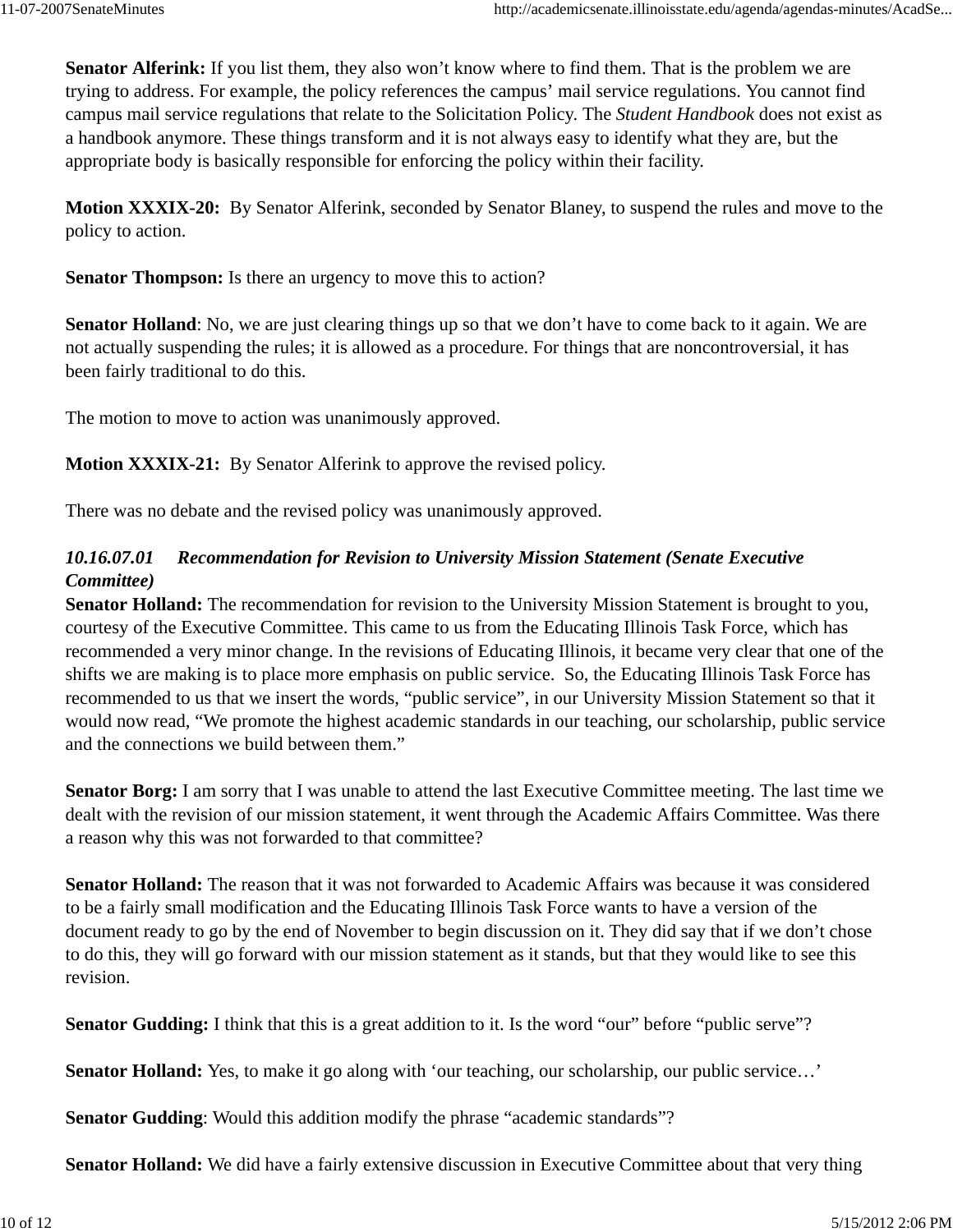and the general consensus was that what we do in the context of public service, as related to the mission statement, should have fairly high academic standards.

**Senator Kukla:** If we include three items, and this is grammatical, "teaching, scholarship and public service", we can't say, "and the connections we build between them", we would have to say, "*among* them".

**Senator Blaney:** Would the placement of public service in the mission statement have any status for Faculty Status Committees and the necessity for them to place higher value on service?

**Senator Holland:** That would be up to your DFSC to place the appropriate weighting on what you do. The purpose of a mission statement is just to state the basic goals of the university. How people are rewarded by meeting those goals would filter down, eventually.

**Senator Wang:** Would you read the statement once to clarify it?

**Senator Holland:** "We promote the highest academic standards in our teaching, our scholarship, our public service and the connections we build among them."

**Provost Presley:** Would you consider "among and between them" because we value connections between one and two, two and three, etc.?

**Senator Holland:** There is significant discussion, so I think that we shall send this to the Academic Affairs Committee to consider the various ideas presented.

#### *Communications*

## *Provost Search/College of Fine Arts Events*

**Senator Borg:** I was reading with interest the information from the President from the last meeting when I was, unfortunately, unable to be here, about the search for the Provost position. I would encourage you all to keep the two weeks right after Thanksgiving break available for on-campus interviews. We are still aiming for that as a deadline.

I also would like to welcome you to a number of events in the College of Fine Arts. Tonight, there is a premier of the play*, Relatively Close*. It is a co-production with the Victory Gardens Theatre in Chicago. They will be performing it next June making use of all of the sets and direction that are being produced here on campus right now. Tomorrow night is the opening of *A Midsummer Night's Dream* in the Allen Theatre.

The University Galleries had an opening last night for a new exhibition *called Poets on Painters* and the annual BFA show has opened in the space next to the Garlic Press. It is a wonderful opportunity that we have to be involved in public service and outreach to the community. As part of the Gold Series for the School of Music, next Thursday evening, a week from tomorrow, there will be a performance by the Wind Symphony of several items, featuring solos by members of the School of Music faculty and with the invited composing guests, one of whom wrote a piece for our sesquicentennial celebration that was premiered last March.

**Senator Holland:** I would like to reiterate that there will be special sessions during the Provost's search for discussion of shared governance issues. I would highly recommend that all of you attend those when they are scheduled.

*Poets on Painters Event***/***Visiting Poet*